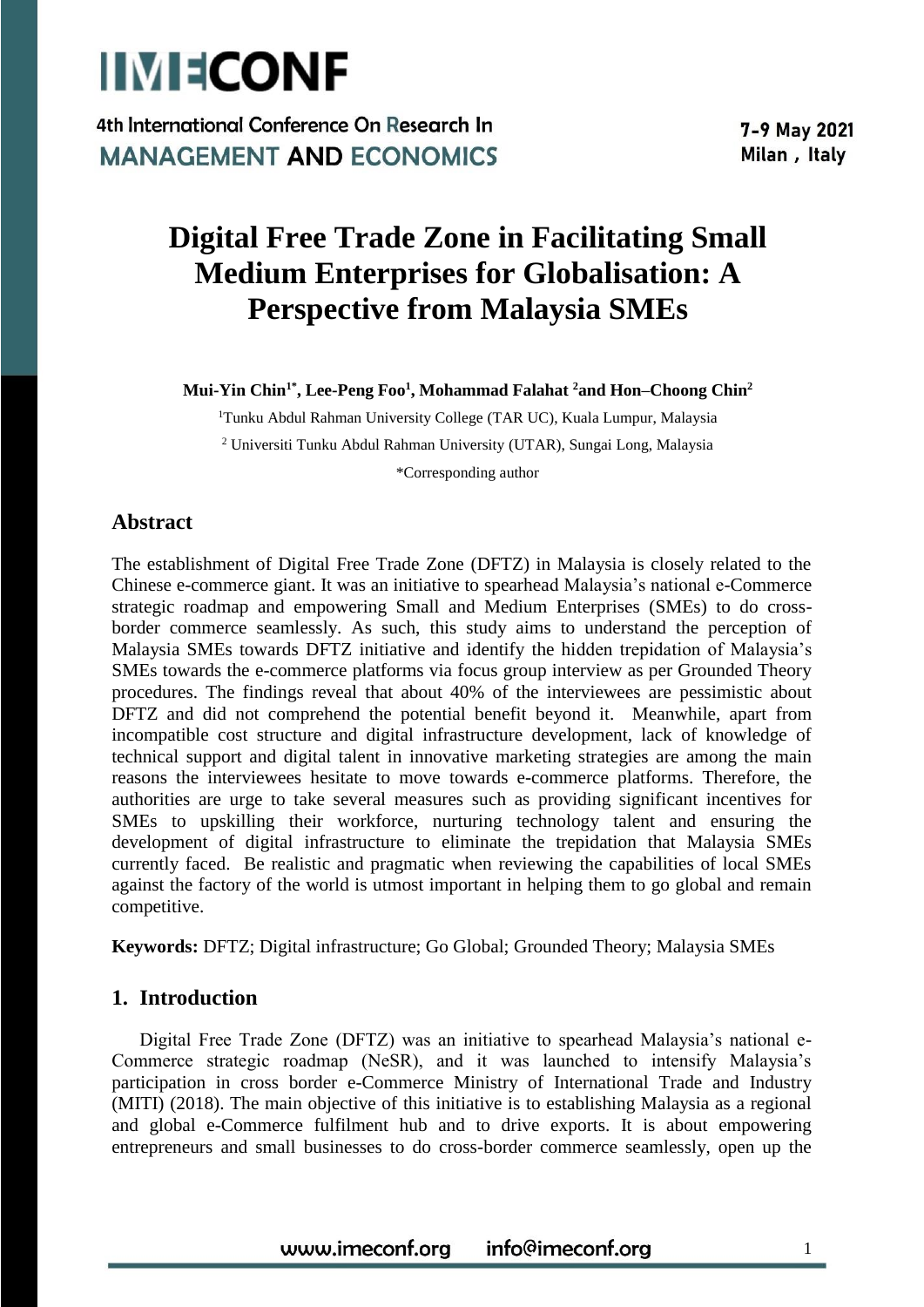## 4th International Conference On Research In **MANAGEMENT AND ECONOMICS**

doors to global markets and to simplify e-Commerce by digitalising the trade process (Lee, Falahat, and Sia 2019; Yean, 2018) without having physical branches overseas.

Malaysia Digital Economy Corporation (MDEC) (2020) reported that DFTZ has successfully helped 13,000 local Small and Medium Enterprises (SMEs) gaining access to regional and global e-Commerce markets at the end of 2019, growing from 2,000 local SMEs at the end of 2017. In addition, as per end of April 2018, 70 Malaysia SMEs had benefitted from the DFTZ and generated sales worth RM52.1 million with an export value of RM18.1 million (Kumar and Kaur, 2018). As the establishment of the DFTZ will facilitate SMEs to export their products globally, it is expected to create 60,000 jobs and double exports value of SMEs to RM162.9 billion by 2025 (Ministry of Finance, 2018).





*Source: MITI, 2018*

From Figure 1, as per end of 2018, about 1,972 export-ready Malaysia SMEs were onboard the DFTZ. Of which, Selangor topped the list with the highest number of companies on board DFTZ, which is about 39%. The number is consistent with the SME corporation report where the number of established SMEs within Malaysia was headed by Selangor (SME corporation, 2019). Whereas, Wilayah Persekutuan and Melaka ranked second and third in terms of number of SMEs participating in the DFTZ with 288 and 262 SMEs respectively.

DFTZ helps to enhance Malaysia SMEs competitive advantage, strengthen investors' confidence and to a large extent, build Malaysia's economic sustainability. However, how Malaysia SMEs can benefit from DFTZ remain unknown. Although the DFTZ seems promising local SMEs through greater market access, many economists have different perspectives. This is because DFTZ also open the door for greater access to the China market. In other words, the local consumers have direct access to the China market as well. When the local consumers heavily depending on the manufactured products brought from China, Malaysia importers, wholesalers, retailers, manufacturers and e-commerce SMEs will be badly disrupted due to lower-cost products and tax-free imports. It is definitely become an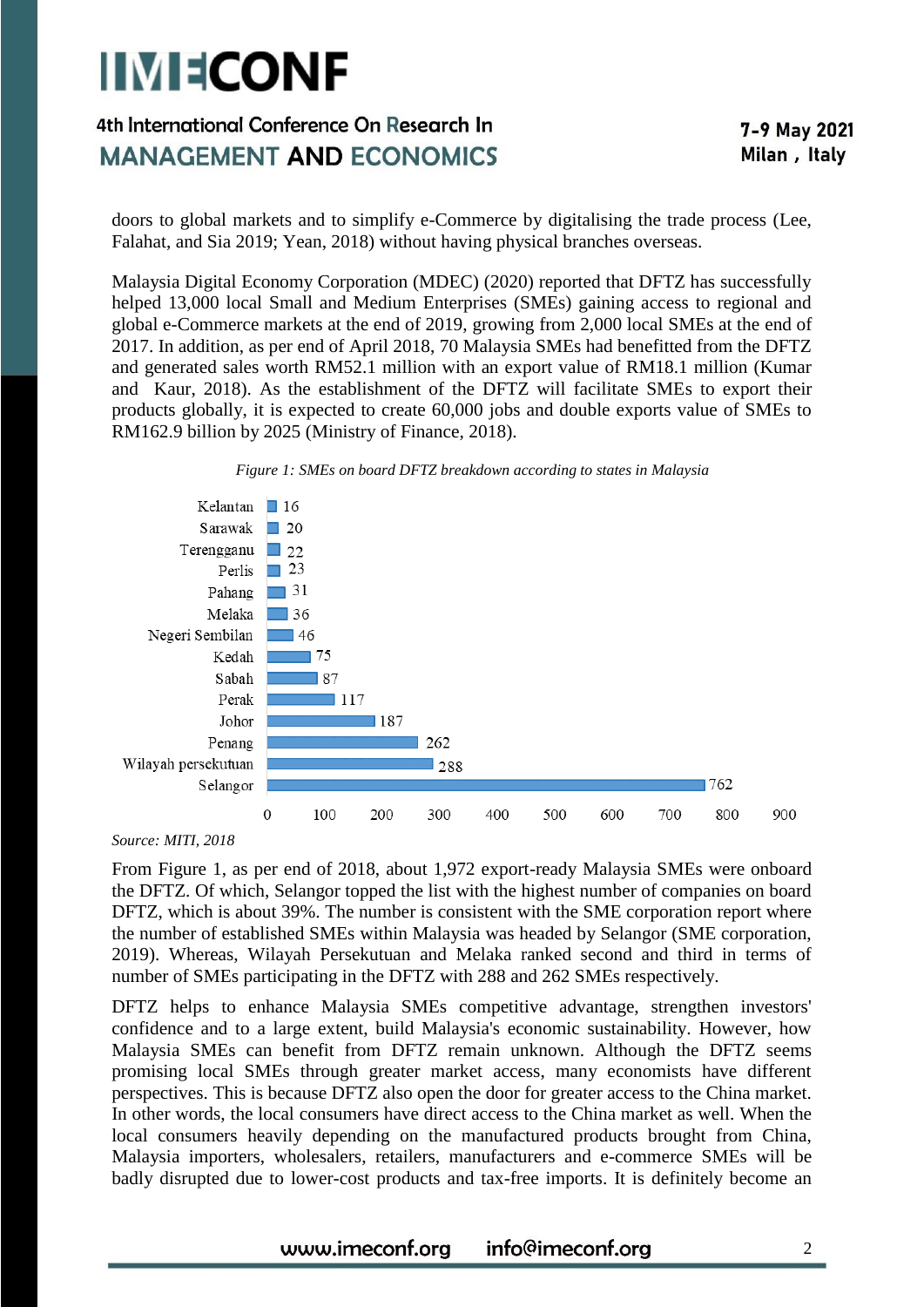## 4th International Conference On Research In **MANAGEMENT AND ECONOMICS**

uneven playing field for local SMEs. As such, this study aims to understand the perception of Malaysia SMEs towards DFTZ initiative and identify the hidden trepidation of Malaysia's SMEs towards this e-commerce platform. In fact, Malaysia SMEs are always constrained by its small domestic market size, expanding their business at international level are seen as an alternative strategy to survive in this competitive environment. Taking a small business go global is a complex and dynamic process. Gaining a deep understanding of the targeted markets, the competition, current domestic market trends, and the requirements to successfully launch and drive growth lays an important foundation. Therefore, it is important to explore the readiness of domestic enterprises towards this initiative, especially when the information about the DFTZ is unseen mainly at the moment. As Malaysia SMEs consist of young and infant industry, hence, the outcome of this study is able to provide mode insights on awareness among Malaysia SMEs towards this initiative. In addition, the research findings will raise out the concern and hidden obstacles from Malaysia's perspective which will be shared among the public, including the Malaysian Government. Hence, the policy makers can design, share and implement effective policies to reap the benefits of DFTZ and enhance the sustainability of Malaysia SMEs.

#### **1.1 Organization of the study**

The remaining sections of this study are sorganised as follows: Section 2 describes the literature review; Section 3 illustrates the methodology used in this study; Section 4 discuss the empirical result; and the Section 5 concludes the study with policy implication.

### **2. Literature Review**

#### **2.1 Background of DFTZ**

The establishment of Digital Free Trade Zone (DFTZ) in Malaysia is closely related to the Chinese e-commerce giant – Alibaba. It is the first electronic world trade platform outside China which can be regarded as the first step of the Digital Silk Road of China alongside with the Belt and Road Initiative (Brown, 2017). With the technology and platform support by Alibaba, Malaysia initiated its first DFTZ in November 2017. DFTZ comprises of three important components, which are eFulfilment hub, satellite service hub and eServices platform (MATRADE, 2016). The eFulfilment hub will benefit not only to Malaysia, but the whole ASEAN region as the establishment of eFulfilment hub will further develop the Kuala Lumpur International Airport (KLIA) Aeropolis into aviation, air cargo and the logistic hub that providing warehousing, logistics and streamlined customs clearance which is expected to shorten the time take for import and export activities (Ministry of Finance, 2018) . Hence, the eFulfilment aims to transform Malaysia into a regional e-commence logistic hub that clear local delivery within 24 hours and worldwide delivery within 72 hours (Malaysia Airports Holdings Berhad, 2020).

On the other hand, located at the Kuala Lumpur Internet City (KLIC), the satellite services hub is moving forward to become a premier digital hub for both global and local internetrelated companies that are geared towards ASEAN markets (Ho, 2018). Accordingly, RM5 billion worth of KLIC development will accommodate 1,000 internet-related companies and 25,000 technology professionals at its 5 million square feet development site. Lastly, the eService platform is a virtual space development. This eService platform will complement to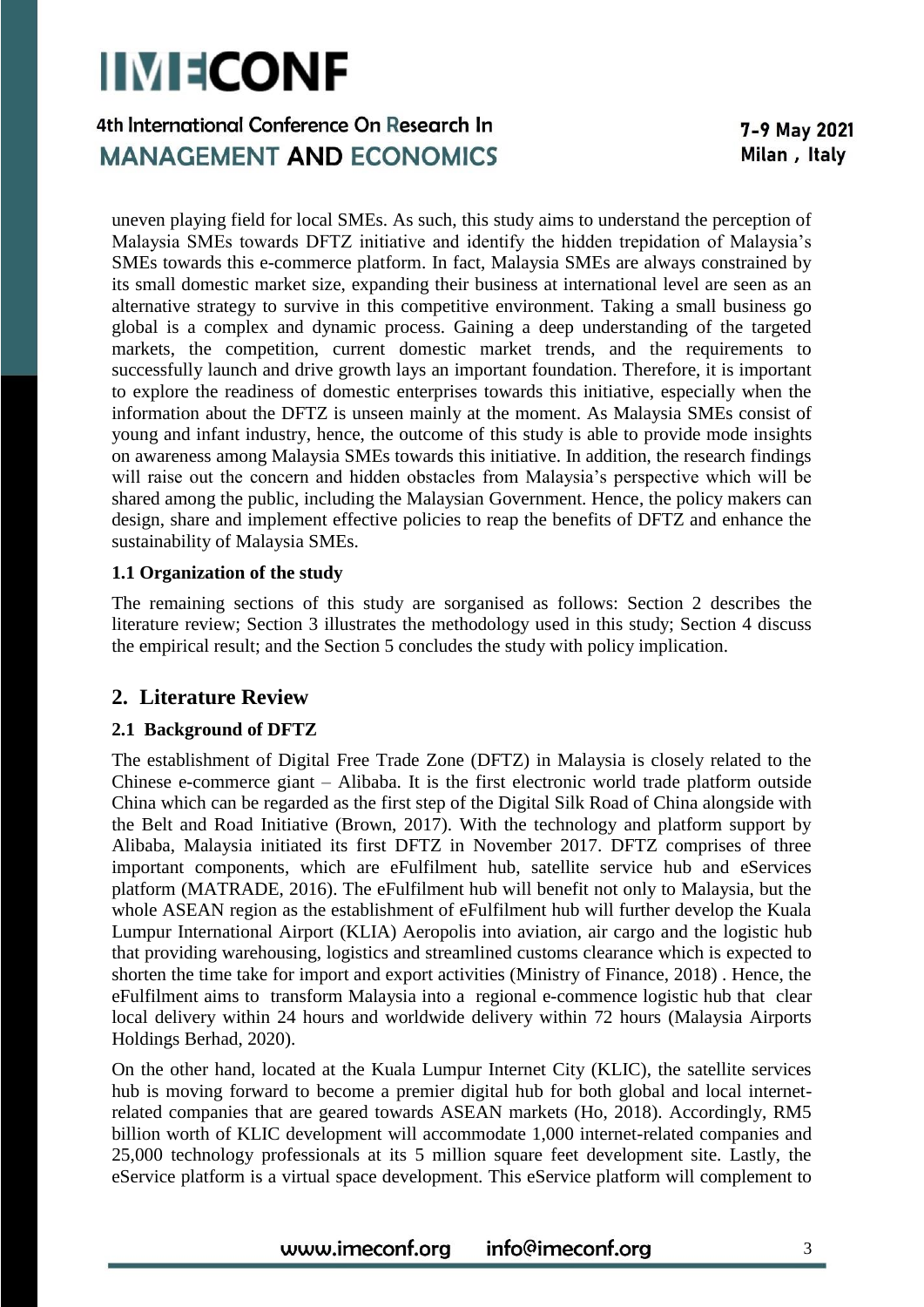## 4th International Conference On Research In **MANAGEMENT AND ECONOMICS**

the first and second phase of DFTZ development by providing an integrated system that will connect the online services provided by e-commerce companies to the relevant Malaysia agencies. With this platform, it is expected that the custom clearance time will be reduced from 6 hours to 3 hours.

Alibaba will further enhance its investment in the second phase of DFTZ implementation via partnership between its logistic arm – Cainiao Network – with Malaysia Airports Holdings Berhad (MAHB) in a greenfield investment that is estimated to be operational in year 2020. 70% of the stake will be held under the Cainiao Network and the remaining will belong to MAHB. A total of RM800 million investment is expected from the partnership in developing the eFulfilment hub at the Kuala Lumpur International Airport Aeropolis. The hub will eventually link to Alibaba electronic world trade platformed abovementioned to support the worldwide e-commerce trading. Altogether, DFTZ will provide a complete e-commerce ecosystem to the SMEs.

Essentially, the establishment of DFTZ is align with Malaysian National E-Commerce Strategic Roadmap. According to the roadmap, 80% of the local SMEs will likely to be drawn into e-commerce activity (MITI, 2016). With such a considerable amount of SMEs involvements, Malaysia economic growth is expected and will be driven by e-commerce activities (Miduon and Ismail, 2018). It is expected that e-commerce activity will contribute 6.4% (equivalent to an estimation of RM114 billion) to the nation's Gross Domestic Product (GDP) by year 2020 (MITI, 2016). This ambitious target can be achieved only with active participation of Malaysia SMEs in e-commerce activities, and, it can be further enhanced with the involvement of SMEs in DFTZ.

#### **2.2 Opportunities and Challenges for Malaysia SMEs go global**

Free trade zone is not a novel concept in facilitating SMEs in the global business environment, in fact, it has been established for decades. Nonetheless, in contrast to the traditional free trade zone that aimed to provide duty free for products and manufacturers to import and export goods, digital free trade zone serves special purpose whereby it facilitates trades between SMEs via electronic linkage (Midoun and Ismail, 2018). This electronic linkage required the SMEs to embrace the digital technology and adopt it for the trade activities – e-commerce. Adopting and adapting to this electronic linkage – digitalisation – implies the participation of Malaysia SMEs in global market. This indicates an undeniable link between SMEs going global and e-commerce adoption (Lee and Falahat, 2019). In other words, one cannot discuss DFTZ without looking into the opportunities and challenges associated with global market. Alongside with the discussion of DFTZ implementation in Malaysia, it is, therefore, worth to acknowledge the opportunities and challenges faced by Malaysia SMEs in going to global.

Compilation of existing literature revealed that Malaysia SMEs are confronting with low productivity, lack of access to credit, limited business networks and inadequate managerial capabilities and company resources in the context of going global (Falahat, Ramayah, Soto-Acosta, and Lee, 2020). Moreover, the slow recovery from an economic recession, shortage of human resource, difficulties in access to advanced skills and technology, inadequate government support, complex arrangement of trading and legal issues in global business environment, limited resource and planning for R&D activities, lack of awareness in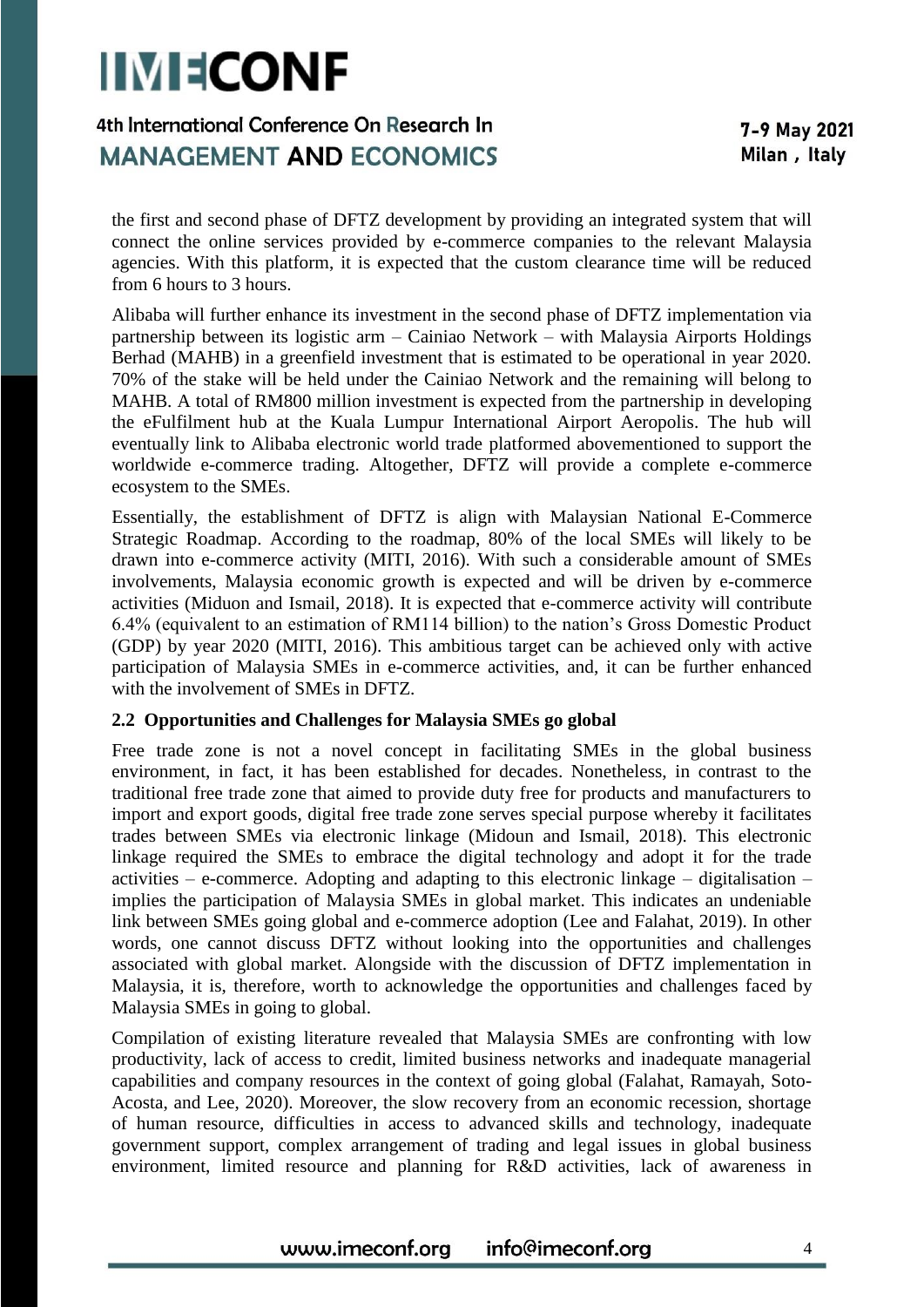## 4th International Conference On Research In **MANAGEMENT AND ECONOMICS**

intellectual property protection, as well as branding efforts are impeding Malaysia SMEs to enter global market (Falahat, Lee, Ramayah, and Soto-Acosta, 2020; Hashim, 2012; Richardson, 2014). On top of that, following the increasing exposure of local market to foreign counterparts (Sui and Baum, 2014), Malaysia SMEs is facing with intensified global challenges (Hassan and Sulaiman, 2016). This intensified global challenge has two facets: competing with foreign counterparts at their home market; and competing with local and foreign counterparts in Malaysia local context. With generally lack of resources, it is not surprised to learn that Malaysia SMEs will reluctant to enter global market but channeling their resources and focus on local market.

### **3. Methodology**

#### **3.1 Theoretical Framework**

Bring a small business go global is a challenging task. However, to remain competitive and sustainable, go global is inevitable. Foreign Direct Investment (FDI) is one of the best ways to go global. In accordance with Dunning 's eclectic or Ownership, Locational, and Internalization (OLI) Advantages Theory, ownership-specific endowment, location-specific endowment, and sinternationalisation advantages and the three main factors of FDI (Dunning, 1980). Regardless of acquiring ownership, location or sinternalisation advantages, the motives of FDI are divided into four, namely, market seeking FDI, resource seeking, efficiency-seeking FDI and asset seeking FDI (Yu, Lee and Han, 2015). Out of which, market-seeking is the most relevant with Malaysia SMEs. Market seeking FDI create value to the enterprises mostly via downstream activities, for instance, marketing and sales (Yu, Lee and Han, 2015). However, enterprises would face various operational challenges in the host country (Anand and Delios, 1997) and incur very high cost as expanding business abroad is always difficult (Zaheer, 1995). Thus, a significant number of Malaysia SMEs might not be able to go global via market-seeking FDI.

Arising from the above, DFTZ becomes a pivotal method for Malaysia SMEs to go global if it is well accepted by the SMEs. Thus, this study adopts the Grounded theory to examine the selected respondents' perceptions towards DFTZ. Grounded theory is employed in this study as Finch (2002) revealed that the procedures of Grounded Theory provide insight to the researchers in developing additions to a discipline's theoretical knowledge which is matched with the objective of this study because this study aims to assess if DFTZ instead of FDI or other conventional methods would be an effective way in leading Malaysia SMEs to go global.

#### **Research Method**

Qualitative method is adopted in this study. This method best suited to achieve the objective of this study. Based on Chell 1988, p.52 cited by Brockman (2014), qualitative method is used as a useful tool in sorganisational analysis from within an interpretive.

The grounded theory highlights the diversity of data sources and obtained research data primarily via interviews. (Sun, et.al., 2020). In light of the above, the researchers developed a set of semi-structured interview questions which enabled the interviewees to provide detailed information (Akunna et.al., 2017). The questionnaire of this study is divided into 4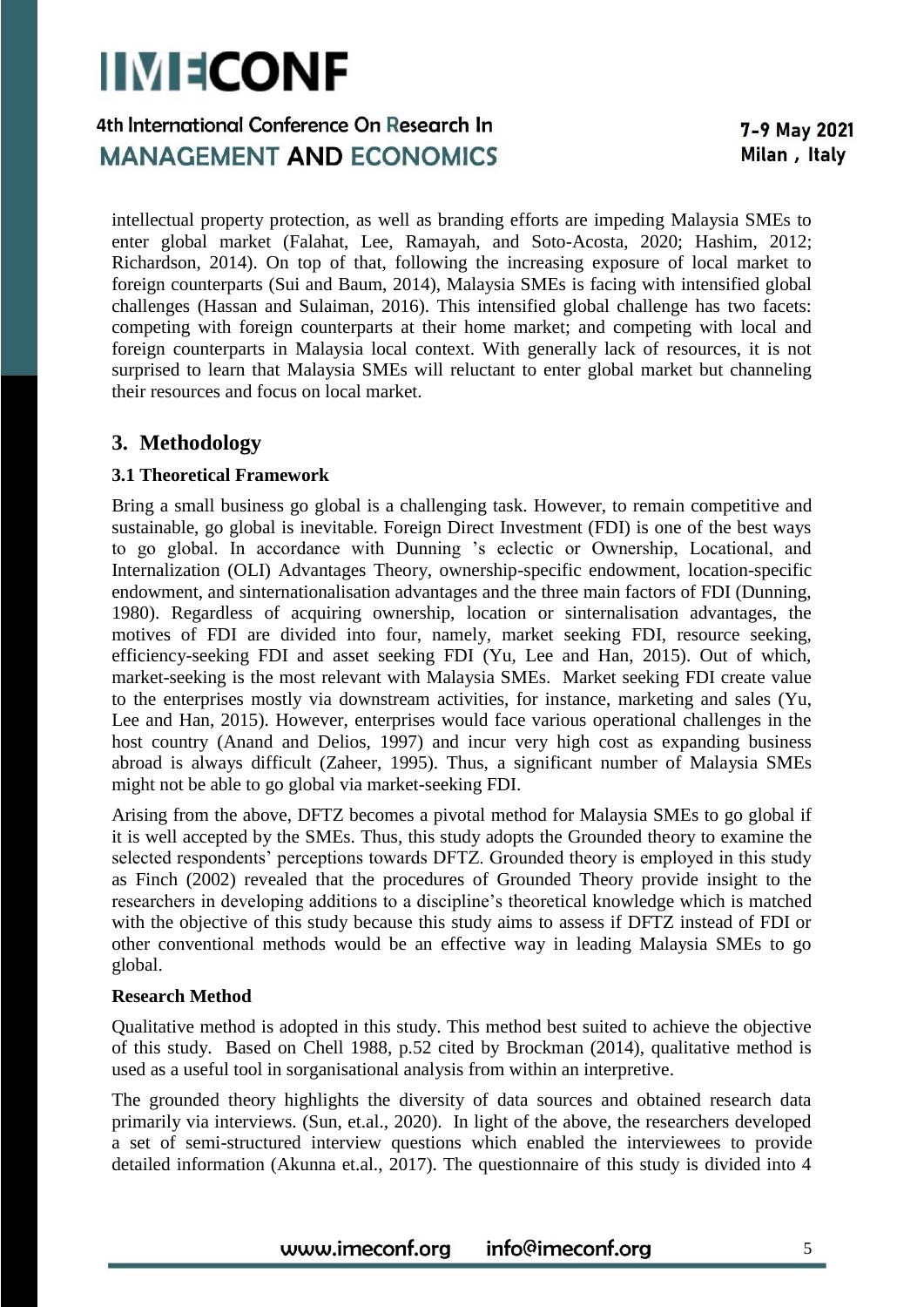## 4th International Conference On Research In **MANAGEMENT AND ECONOMICS**

sections. Section 1 aims to capture the demography of the interviewees. Meanwhile, Section 2 until Section 4 consist of open-ended questions, respectively. Section 2 focuses on the interviewees' perception towards DFTZ's initiative while Section 3 aims to derive the interviewees' view on the trepidation they face towards e-commerce platforms and the last section will delve in-depth the suggestions from interviewees.

The questionnaire is available at English and Chinese version. In order to make sure the content for both English and Chinse version are consistent, a back to back translation has been applied to the questionnaire. The back-translation was conducted by a bilingual editor; whose native language is English. The researchers will then compare the new translation with the original text and reconciling any meaningful differences between the two questionnaires. Thereafter, in accordance with the Grounded Theory, a semi-structured focus group interview is conducted with 15 selected SMEs from various states of Malaysia and various industries.

To select the appropriate interviewees, the researchers sutilise a relatively small pool of initial informants to access if they meet the eligibility criteria. In this study, three general criteria are set, firstly, the interviewees must be local SMEs; secondly, the location of the SMEs must fulfil the location requirements, i.e. 5 SMEs are located in Kuala Lumpur or Selangor followed by 3 from Penang, 2 from Melaka and Johor, respectively, and lastly one from Perak, Pahang and East Malaysia. The third criterion is that not more than three respondents are involved in the same industry. The information acquired via interview will then be interpreted using NVivo 11 Pro.

The NVivo 11 Pro is a powerful software tool to assist researchers from the time of sconceptualisation of a project through to its completion. Many past qualitative research papers using NVivo to derive the findings (see Musa, Kayak and Thirumoorthi, 2009; Brockman, 2014; Deptula, and Williams, 2017; Akunna et al., 2017; and Ronald, Daniel and Juan, 2018). This is due to the fact that NVivo is able to identify the meaning of the text, discover the patterns of the answers given by the respondents, identify themes, glean insights and upmost important is to produce robust findings for this study.

### **4. Empirical Results and Discussion**

| Stakeholder group        | $N=15$                                                                                         |                                                                                                  |                                                                        |
|--------------------------|------------------------------------------------------------------------------------------------|--------------------------------------------------------------------------------------------------|------------------------------------------------------------------------|
| Interviewee type (n)     | Partnership (4)                                                                                | Private limited (8)                                                                              | Sole proprietor (3)                                                    |
| <b>Business location</b> | Penang $(1)$<br>Johor $(1)$<br>Pahang $(1)$<br>Perak $(1)$                                     | Kuala Lumpur (2)<br>Selangor $(2)$<br>Penang $(2)$<br>East Malaysia (1)<br>Malacca $(1)$         | Kuala Lumpur (1)<br>Malacca (1)<br>Johor $(1)$                         |
| <b>Year of operation</b> | Less than 5 years $(1)$<br>6 to 10 years $(1)$<br>11 to 15 years $(1)$<br>16 to 20 years $(1)$ | Less than $5$ years $(1)$<br>6 to 10 years $(3)$<br>11 to 15 years $(2)$<br>21 to 25 years $(2)$ | Less than 5 years $(1)$<br>6 to 10 years $(1)$<br>21 to 25 years $(1)$ |

*Table 1: The Demography of Focus Group Interviewees*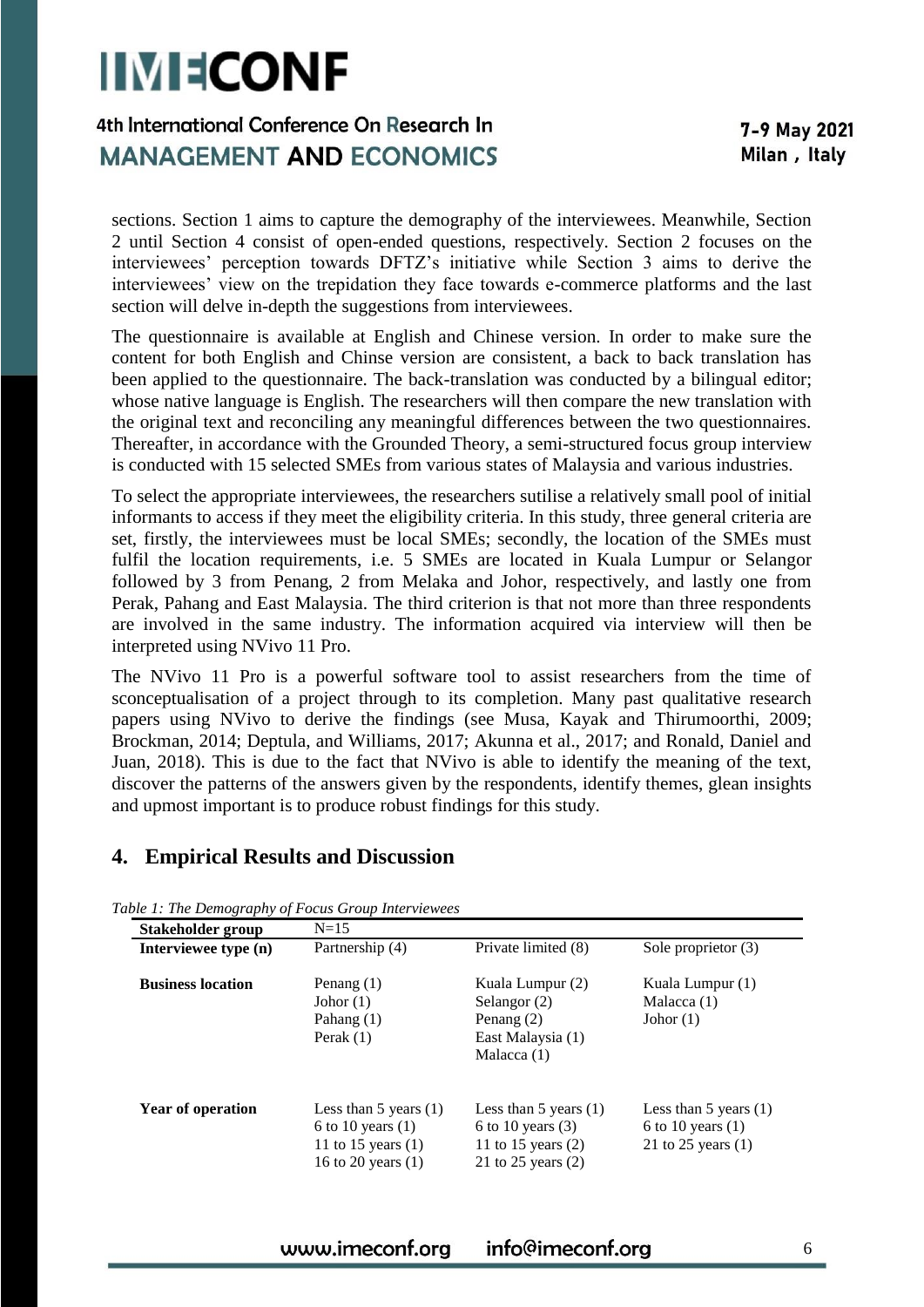## 4th International Conference On Research In **MANAGEMENT AND ECONOMICS**

| Number of workers          | (1)<br>6 to 30 workers $(2)$<br>31 to 75 workers $(1)$                                                    | Less than $5$ workers Less than $5$ workers $(4)$<br>6 to 30 workers $(4)$                                                                                            | Less than $5$ workers $(1)$<br>6 to 30 workers $(2)$ |
|----------------------------|-----------------------------------------------------------------------------------------------------------|-----------------------------------------------------------------------------------------------------------------------------------------------------------------------|------------------------------------------------------|
| <b>Business categories</b> | Food processing (2)<br>Electrical<br>and<br>electronics $(1)$<br>Nonmetallic<br>mineral<br>industry $(1)$ | Electrical & electronics<br>(2)<br><b>Textiles</b><br>$\alpha$<br>Textiles<br>products $(1)$<br><b>Business</b><br>services &<br>supply $(3)$<br>Green technology (1) | Food processing (1)<br>Machinery $&$ tools $(2)$     |
| Age of owners              | Less than 30 years old<br>(2)<br>51-60 years old $(2)$                                                    | Less than 30 years old $31$ to 40 years old (3)<br>(1)<br>31 to 40 years old $(2)$<br>41 to 50 years old $(2)$<br>51 to 60 years old $(2)$<br>Over 60 years old $(1)$ |                                                      |

*Source: Authors' own compilation* 

*Note: Number in parenthesis refers to the number of interviewees*

The researchers held a total of two focus groups: One English session and one Chinese session (see Table 1) comprising of 15 SMEs. The interview processes for both sessions are deemed to be successful as all interviewees were very active. Both sessions were conducted via Google form to sminimise the personal touch due to covid-19 pandemic and aim to overcome scheduling conflicts. All data were collected between Jun 2020 and July 2020. Data from both focus group discussions were cleaned before it was imported to the NVivo.

#### **Perception towards DFTZ**

The findings showed that all of the interviewees claimed they are facing stiff competition from both domestic and foreign companies which hinder their resilience and competitiveness. Apart from competing with the existing well-established foreign companies, the intense competition also comes from large domestic companies where they often perform better than midsize and small companies. The scale and experience owned by the large companies clearly surpass the midsize and small companies. Hence, over 86% of the interviewees wish to expand their domestic market and explore international market. Meanwhile, 6% of them indicates that they have entered to the international market through partnership.

Besides that, 93% of the interviewees aware about the DFTZ initiative as it is spearheaded by Malaysia Digital Economy Corporation (MDEC) to create a business environment in Malaysia that enables local SMEs use e-Commerce platforms extensively for the cross-border trade instead of adopting outward FDI or other conventional method. However, many of them admitted that their understanding about the initiative remains at minimal. Hence, about 40% of the interviewees are pessimistic about the initiative and did not comprehend the potential benefit beyond the DFTZ.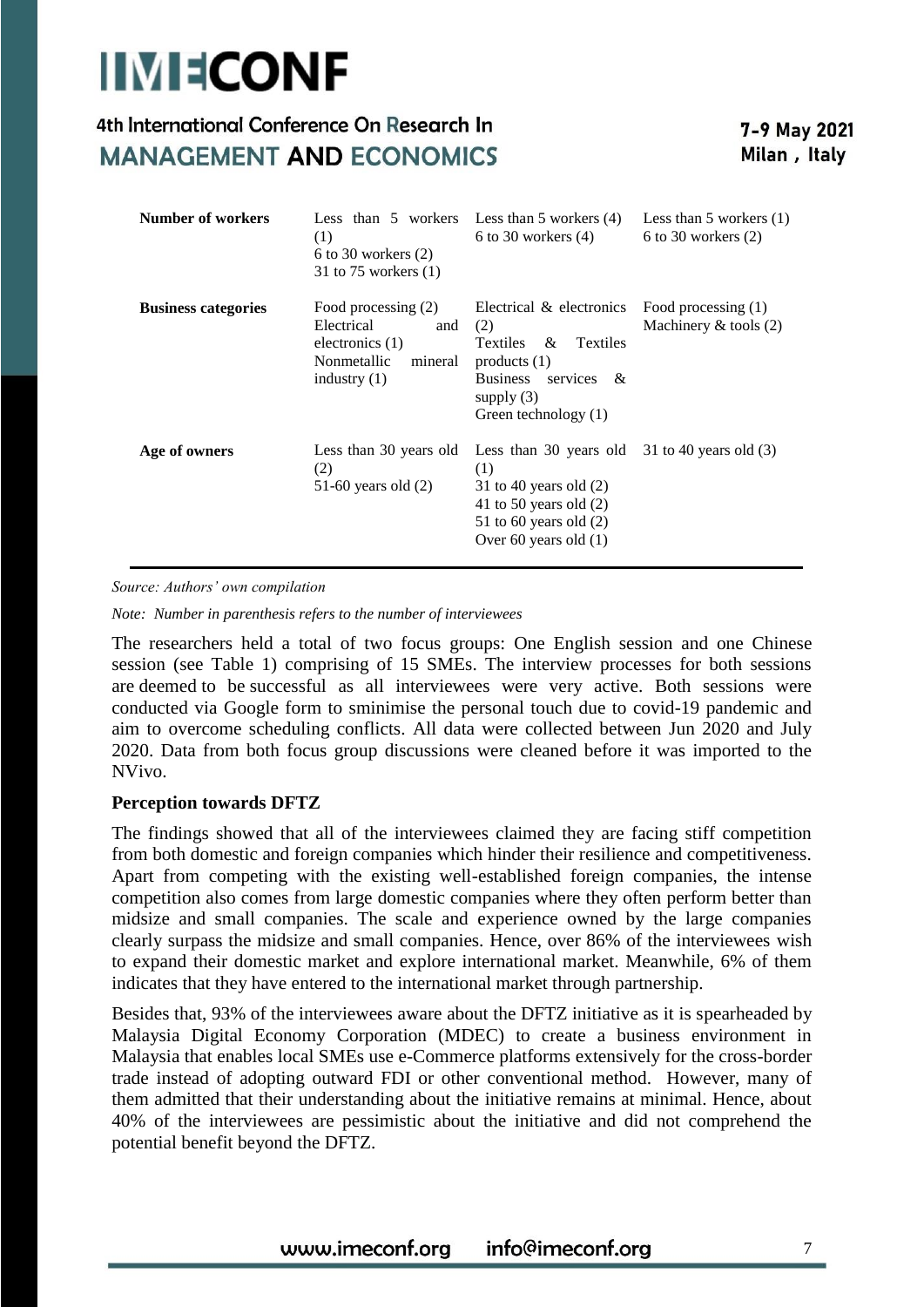## 4th International Conference On Research In **MANAGEMENT AND ECONOMICS**

#### **The trepidation faced by SMEs towards e-commerce platforms**

The successful development and implementation of any e-commerce profitability strategy relies on two main areas: human capabilities and data (Saunila, Ukko and Rantala, 2018; Akter, and Fosso, Wamba, 2016). Lack of knowledge especially in term of technical support and digital talent in innovative marketing strategies are among the main reasons the interviewees hesitate and take a caution step when moving towards e-commerce platforms. Hence, mentoring, networking and exposing SMEs to the right talents can help to overcome the cultural norms that may limit their ability to confidently start or sustain projects in ecommerce and data-driven technology areas.

In addition, one of the concerns from the interviewees is the return on investment in ecommerce platform might not be compatible. Costs associated with drawing a customer into a store and into a website are markedly different. There is no best e-commerce platform in the market, as there are thousands of platforms with different e-commerce solutions. Consumer confidence is a key success for marketing a new product. However, almost 60% of the interviewees highlighted that lack of customer confidence in making faceless sales and prefer to pay cash on delivery has significantly delay or slower down the willingness of SMEs to spend on e-commerce platform.

Furthermore, the logistic company has long heralded the potential of e-commerce. Over years, the sector has seen many new players enter the market. However, over 67% of the interviewees opined that the current players are not competitive compared to other countries such as China. Most of them agreed that shipping delays are inevitable, however, often delay in the shipment definably ruined their business reputation. According to a survey by Parcel Perform and meta-search website iPrice Group, about 43% of consumers in Malaysia were unhappy with their e-commerce delivery experience, citing that Malaysia reports the longest transit time in the region, with deliveries taking 5.8 days versus a regional average time of 3.3 days (New Straits Time, 2019).

#### **Feedback and suggestion from the interviewees**

Majority of the interviewees agreed that upgrading themselves in terms of digital skills will be the most crucial element in their to-do list. Although e-commerce always being cited as cost-effective as the rental and maintenance fee can be waived. However, in order to retain the customer, a more aggressive move have to take in order to build a sense of trust between the business and customer.

Most interviewees are grateful with the government efforts on allocating [RM2 billion fund](https://www.nst.com.my/news/nation/2020/06/598256/penjana-rm12-billion-bolster-businesses-digitalisation) to drive Malaysia's economy with the process of sdigitalising local businesses, SME's financing options and taxes rebate on re-sstrategising with new businesses and mergers of SMEs. Furthermore, the recently announced e-wallet rebate which is part of the larger National Economic Recovery Plan (Penjana) aimed at helping to revive the local economy, particularly the merchants under the small-medium enterprise (SME) group, as well as to rebuild the lives of all Malaysians following the impact of the Covid-19 pandemic are welcomed by SMEs as its spur domestic spending at local businesses and as a result, allow these enterprises to bounce back quickly.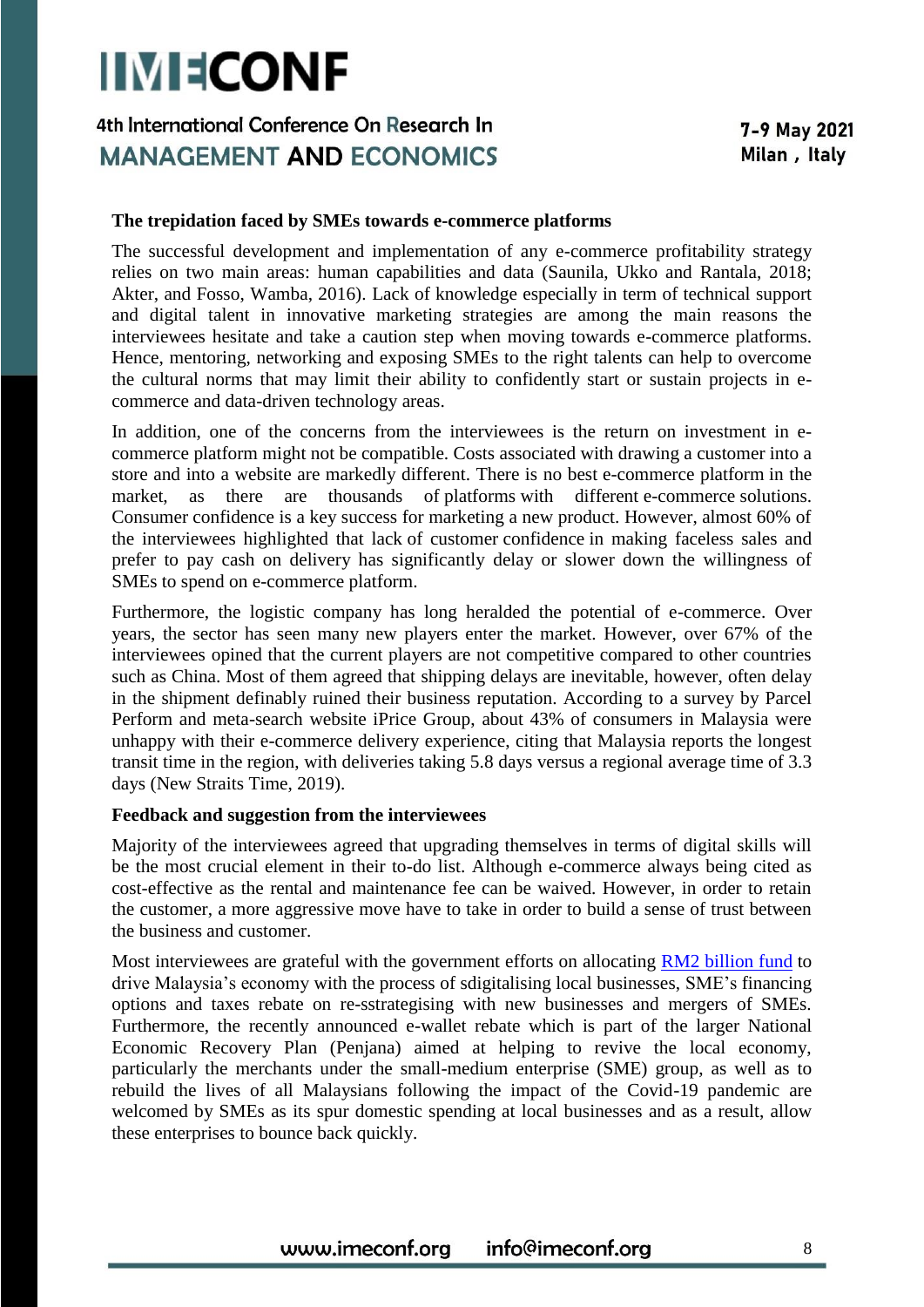### 4th International Conference On Research In **MANAGEMENT AND ECONOMICS**

#### **5. Conclusion and Policy Implication**

The high mortality rate of SMEs is mainly due to its inability to survive in the dynamic business environment (Akunna et.al., 2017). Therefore, SMEs need to venture into global market in order to expand their market shares and remain competitive. At this juncture, it is believed that DFTZ could play a pivotal role in facilitating trades among SMEs via electronic linkage. Therefore, this study aims to identify the Malaysia SMEs perceptions and trepidation they face towards DFTZ via focus groups interview.

The findings of this study show that majority of the interviewees aware that the DFTZ initiative enables them to use e-commerce platforms for the cross-border trade, but about 40% of the interviewees are pessimistic about the initiative and did not comprehend the potential benefit beyond the DFTZ. Meanwhile, apart from incompatible cost structure and infrastructure development, lack of knowledge of technical support and digital talent in innovative marketing strategies are among the main reasons the interviewees hesitate to move towards e-commerce platforms.

To ensure the successfulness of DFTZ in helping and sustaining Malaysia SMEs business, it is crucial to change the perceptions of the SMEs by helping them to transform the challenges and trepidation into opportunities and challenges. First of all, the Malaysian Government should provide a significant incentive for SMEs to upskilling their workforce, particularly in terms of ICTliteracy . Besides, as per Punithaa Kylasapathy, Tan & Ahmad Haris Mohd Zukki (2018) suggestions, a universal digital infrastructure is essential to motivate digital adoption and participation which in turns will reduce costs of services delivery and increase the competitiveness of Malaysia SMEs. In addition, effective regulations in the broadband market are crucial for a competitive market structure in enabling the provision of high-quality yet affordable digital infrastructure. This will increase the confidence of both SMEs and their customers, and further reduce the operation cost of SMEs.

Apart from the above, based on Malaysia Budget 2020, a new Digital Talent Development Strategy Framework, designed for end-to-end nurturing of Malaysia's technology talent is anticipated to address the high demand for a digital-savvy workforce (MDEC 2019) and to solve the Malaysia SMEs' problem in terms of shortage of digital talent.

All in all, the authorities need to ensure the development of digital infrastructure and talents as well as does not create an irreversible uneven playing field for local SMEs. Be realistic and pragmatic when reviewing the capabilities of local SMEs against the factory of the world is utmost important in helping to go global and remain competitive.

#### **Acknowledgement**

Financial supports from Tunku Abdul Rahman University College (TARUC) via internal research grant: UC/I/G2019-00036/R21001is gratefully acknowledged.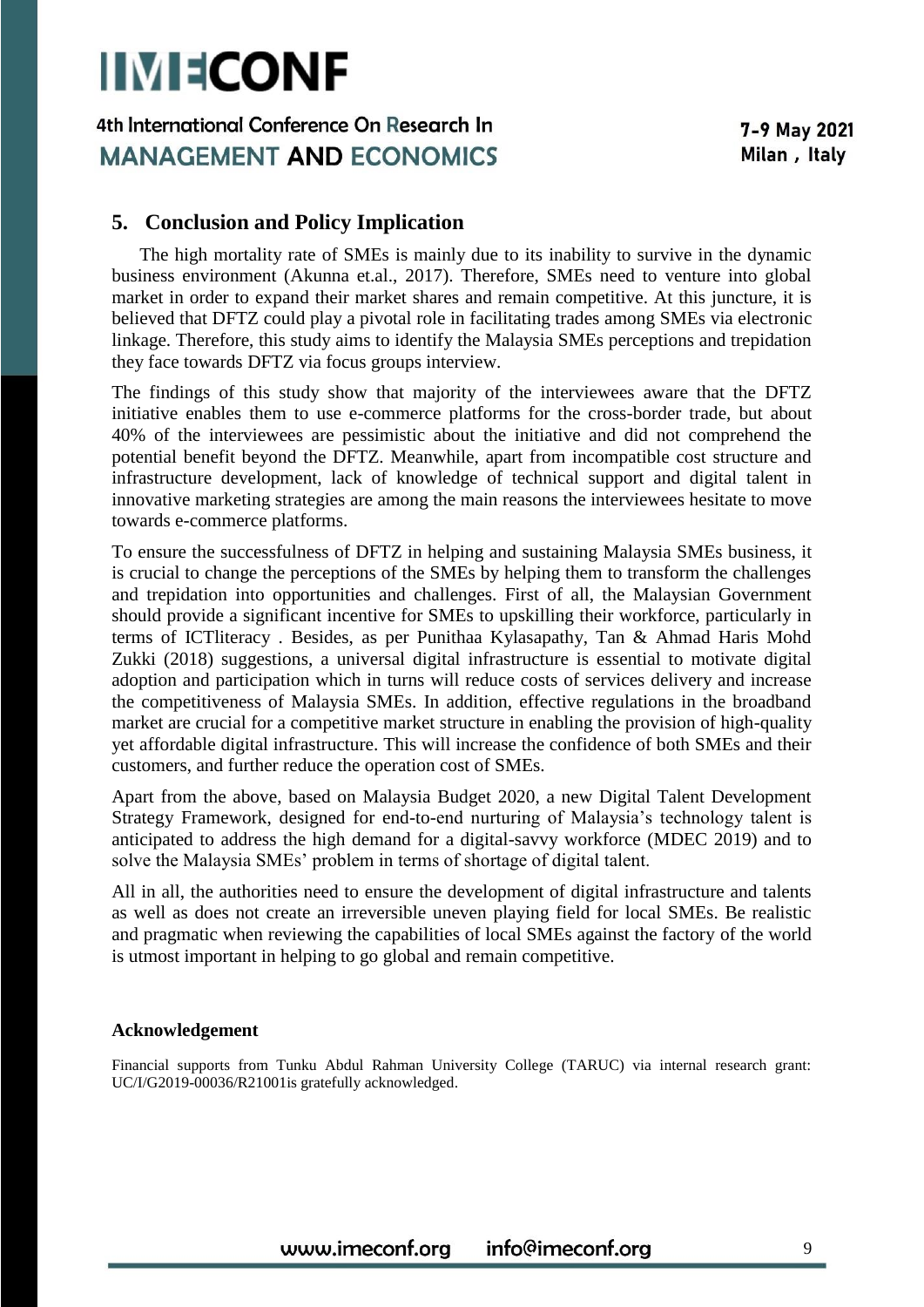### 4th International Conference On Research In **MANAGEMENT AND ECONOMICS**

### **References**

- Akter, S. & Fosso, Wamba, S. (2016). *Big Data Analytics in ECommerce: A Systematic Review and Agenda for Future Research, Electronic Markets*, DOI 10.1007/s12525-016- 0219-0.
- Akunna,Y, Duan, Y., Alhusan F. B. and Haag, M. (2017). *Understanding the Influence of Social Capital on Knowledge Transfer in Nigeria SMEs Proceedings of the International Conference on Intellectual Capital, Knowledge Management & Organizational Learning*
- Anand, J., & Delios, A. (1997). *Location Specificity and The Transferability of Downstream Assets to Foreign Subsidiaries.* Journal of International Business Studies. vol 28(3), pp.579–603.Brockman, J.L. (2014*). Interpersonal Conflict in Construction: Cost, Cause, and Consequence.* Journal of Construction Engineering & Management. Vol 140 (2), pp. 04013050-1- 04013050-2.
- Brown, R. (2017). *"Beijing's Silk Road goes Digital".* Available at https://www.cfr.org/blog/beijings-silk-roadgoes-digital <Accessed 21 April 2020>
- Deptula, B. J. and Williams, E. A. (2017). *An Intersubjective Perspective on the Role of Communal Sharing in Synergistic Co-mentoring: Implications for Human Resource Development.* Human Resource Development Quarterly, vol. 28 (3), pp. 369-400.
- Dunnimg, J. H. (1980) *Toward an eclectic theory of international production* Journal of International Business Studies, vol.22 (3), pp.1-3
- Finch, J.H. ( 2002). *The Role of Grounded Theory in Developing Economic Theory*. Journal of Economic Methodology. Vol 9 (2), pp. 213-234.
- Falahat, M., Ramayah, T., Soto-Acosta, P., & Lee, Y. Y. (2020). *SMEs internationalisation: The role of product innovation, market intelligence, pricing and marketing communication capabilities as drivers of SMEs' international performance.* Technological Forecasting and Social Change, 152, 119908.
- Falahat, M., Lee, Y. Y., Ramayah, T., & Soto-Acosta, P. (2020). *Modelling the effects of institutional support and international knowledge on competitive capabilities and international performance: Evidence from an emerging economy*. Journal of International Management, 26, 100779.
- Hashim, F. (2012). *Challenges for the sinternationalisation of SMEs and the role of government: the case of Malaysia*. Journal of International Business and Economy, 13, 97- 122.
- Hassan, R.A. and Sulaiman, R.S. (2016). *Social network and market orientation as the key factors in determining the success of small and medium enterprises (SMEs) in Malaysia*. The International Journal of Business and Management, 4, 393-397.
- Ho, S. (July 04, 2018). *"Tech: KL Internet City looking for an alternative site"*. The Edge Malaysia. Available at [https://www.theedgemarkets.com/article/tech-kl-internet-city](https://www.theedgemarkets.com/article/tech-kl-internet-city-looking-alternative-site)[looking-alternative-site](https://www.theedgemarkets.com/article/tech-kl-internet-city-looking-alternative-site) <Accessed 3 May 2020>

[https://www.thestar.com.my/business/business-news/2018/04/09/mustapa-70-smes-in-dftz](https://www.thestar.com.my/business/business-news/2018/04/09/mustapa-70-smes-in-dftz-scheme-generate-rm52m-sales)[scheme-generate-rm52m-sales](https://www.thestar.com.my/business/business-news/2018/04/09/mustapa-70-smes-in-dftz-scheme-generate-rm52m-sales)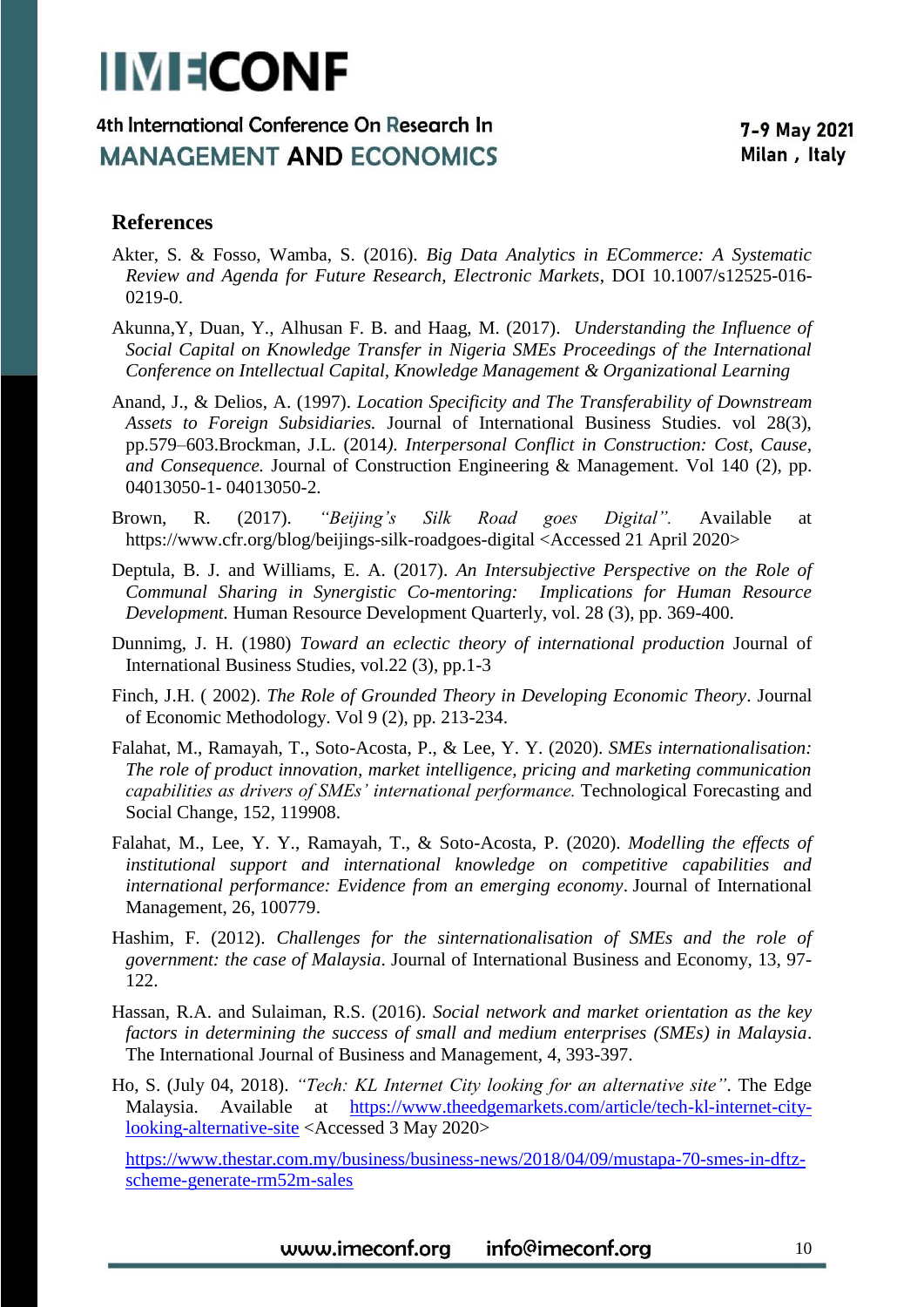## 4th International Conference On Research In **MANAGEMENT AND ECONOMICS**

- Kumar & Kaur (2018). *DFTZ not dependent only on Alibaba.* 27 July 2018. The Malaysian reserve. Available at [https://themalaysianreserve.com/2018/07/27/dftz-not-dependent-only](https://themalaysianreserve.com/2018/07/27/dftz-not-dependent-only-on-alibaba/)[on-alibaba/](https://themalaysianreserve.com/2018/07/27/dftz-not-dependent-only-on-alibaba/)
- Malaysia External Trade Development Corporation (MATRADE). (2016). *"Digital Free Trade Zone (DFTZ)".* Available at [http://www.matrade.gov.my/en/digital-free-trade-zone](http://www.matrade.gov.my/en/digital-free-trade-zone-dftz)[dftz](http://www.matrade.gov.my/en/digital-free-trade-zone-dftz) <Accessed 3 May 2020>
- Malaysia Airports Holdings Berhad (2020), *Malaysia Airports and Alibaba Annouce Operation Commencement of Cainiao Aeropolis eWTP Hub, Malaysia*. 3 November 2020. Malaysia Airports Holdings Berhad. Available at https://www.malaysiaairports.com.my/media-centre/news/malaysia-airports-and-alibabaannounce-operation-commencement-cainiao-aeropolis
- Lee, Y. Y., Falahat, M., & Sia, B. K. (2019). *Impact of Digitalization on the Speed of Internationalisation.* International Business Research, 12(4), 1-11.
- Lee, Y. Y., & Falahat, M. (2019). *The Impact of Digitalization and Resources on Gaining Competitive Advantage in International Markets: Mediating Role of Marketing, Innovation and Learning Capabilities.* Technology Innovation Management Review, 9(11).
- MDEC (2019). National Budget 2020: *12 Reasons Why Malaysia is The Referred Digital Investment Location*. Available at https://mdec.my/blog/?p=283.
- Midoun, S. and Ismail, B. (2018). *Digital and Free Trade Zones Impact on Malaysia's Economy and Its Prospects (2000–2018)*. International Journal of Economics and Financial 8(4), 39-44.
- Ministry of Finance (2018). Economic report 2017/2018. Available at <https://www1.treasury.gov.my/pdf/economy/er/1718/chapter1.pdf>
- Ministry of Finance. (2017). *Budget 2018. Putrajaya*: Ministry of Finance.
- Ministry of Finance. (2018). *Economic Outlook 2019. Putrajaya:* Ministry of Finance
- Ministry of International Trade and Industry (MITI). (2016). *"National eCommerce Strategic Roadmap Overview"*. Available at [https://www.miti.gov.my/miti/resources/Gallery\\_Walk.pdf](https://www.miti.gov.my/miti/resources/Gallery_Walk.pdf) <Accessed 3 May 2020>
- MITI (2018). Malaysia International Trade and Industry report 2018. **Available at**  [https://www.miti.gov.my/miti/resources/MITI%20Report/MITI\\_Report\\_2018.pdf](https://www.miti.gov.my/miti/resources/MITI%20Report/MITI_Report_2018.pdf)
- Musa, G., Kayak, K. and Thirumoorthi, T. (2009). *The experiential aspect of rural home-stay*
- Nath, H.K. and Liu, L. (2017). Information and communications technology (ICT) and services trade. Information Economics and Policy, 41, 81-87
- New Straits Times. (2019). *Malaysians not happy with e-commerce delivery experience: Study*. Bernama. June 26, 2019.
- Punithaa Kylasapathy, Tan, BH. And Ahmad Haris Mohd Zukki (2018) *Unlocking Malaysia's Digital Future: Opportunities, Challenges and Policy Responses*, Bank Negara Malaysia. Available at